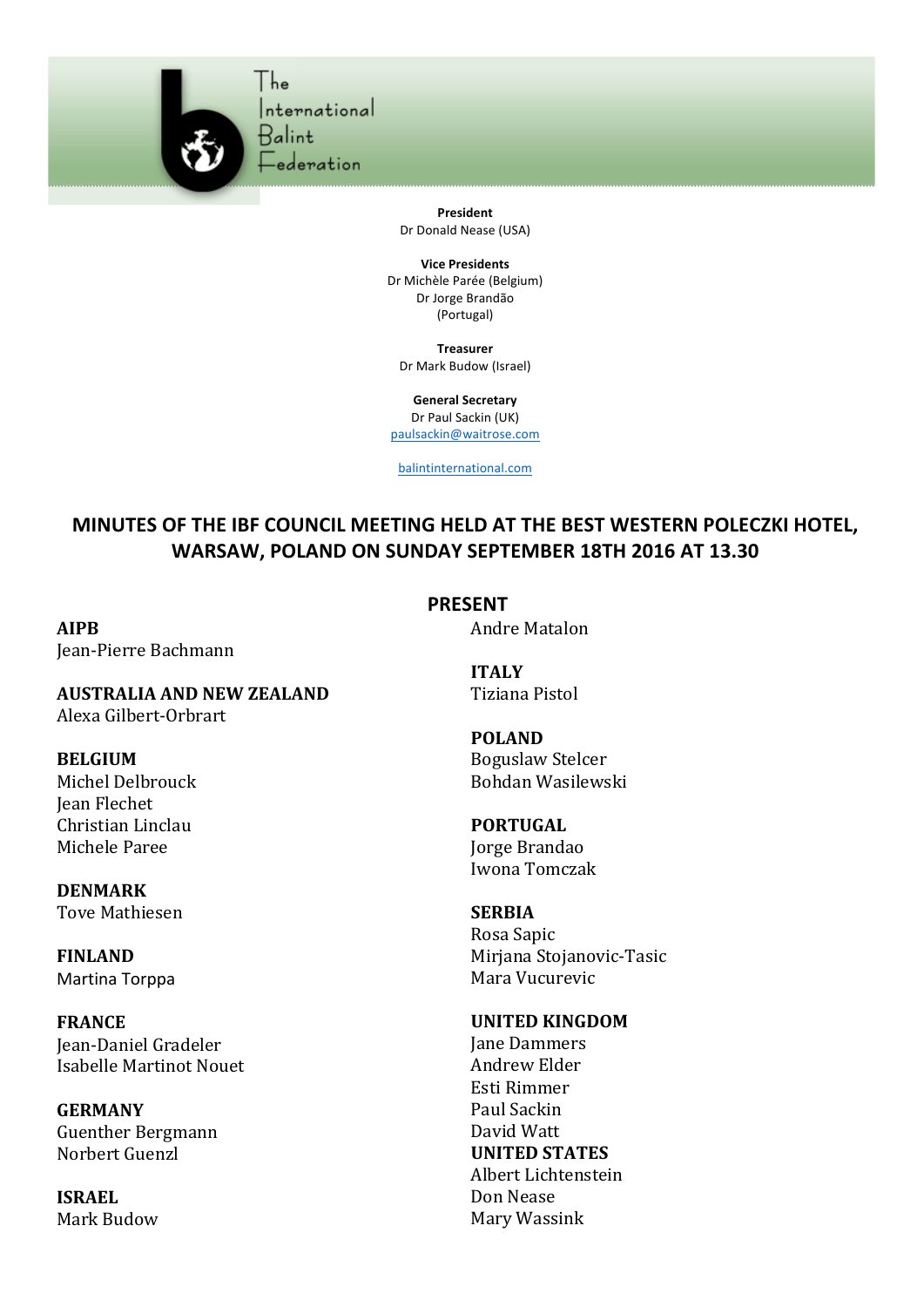

- 1. Welcome Don welcomed everyone to the meeting. Moving tributes were paid to Marieke van Schie who sadly died earlier this year.
- **2. Apologies** None
- **3.** Minutes of the Council meeting in Salzburg 14<sup>th</sup> May 2016 These were agreed to be an accurate record
- **4.** Matters of information not otherwise on the agenda None
- **5. Treasurer's report** Mark presented a revised budget for 2016. The proposed deficit had been agreed in Salzburg. Mark wished to take the opportunity of thanking Michel Delbrouck personally for his speed in handing over the necessary documents. Mark also wished to thank Pia Soderberg for all her help, way beyond her work as auditor, in liaising with Swedish banks and authorities. The meeting thanked Mark with acclaim for his excellent work as Treasurer.
- 6. Reports from national societies proposed new template. The new template was presented and a few minor changes suggested. It was agreed that Paul would send it out before the end of the year. **ACTION PAUL**
- **7. Task force** Andrew gave his final report as task force convenor. He reported that 59 people from 19 countries had attended the leadership conference. He wished to thank Bohdan and Mark for all their work with organising the conference. The leadership internet network is open to all IBF members and moderated by Tove and Albert. They will send out an invitation for new members to join and there will be a link to it from the IBF website. Andrew welcomed Esti as a new member of the task force. The task force will meet next in January 2017 in London. All thanked Andrew for his wonderful work as task force convenor.
- **8. IBF Guidelines for leader accreditation** These were discussed in Salzburg and will shortly appear on the website.
- **9. Council meeting Belgrade, May 19-21 2017** Rosa Sapic outlined the programme and gave us a presentation of all that Belgrade can offer. Henry Jablonski will give the keynote lecture. The conference will be at the Palace Hotel. Registration will open soon.
- **10. International Congress Oxford UK 6-10 September 2017** David Watt gave us all an update, presenting the outline programme and the Call for Papers that went out last month. It was suggested that for posters, abstracts would be better than full texts. Registration will be through the UK website. Through Paypal, credit card payment will be possible. Thanks to financial support from the UK Society (because of a substantial profit on the 1998 Congress), many more bursaries than usual will be offered. **ACTION PAUL**
- 11. Leadership conference, second half of 2018 Jean-Daniel and Isabelle confirmed their proposal to hold this conference in Metz, France. Tove confirmed that the content would be decided by the Task